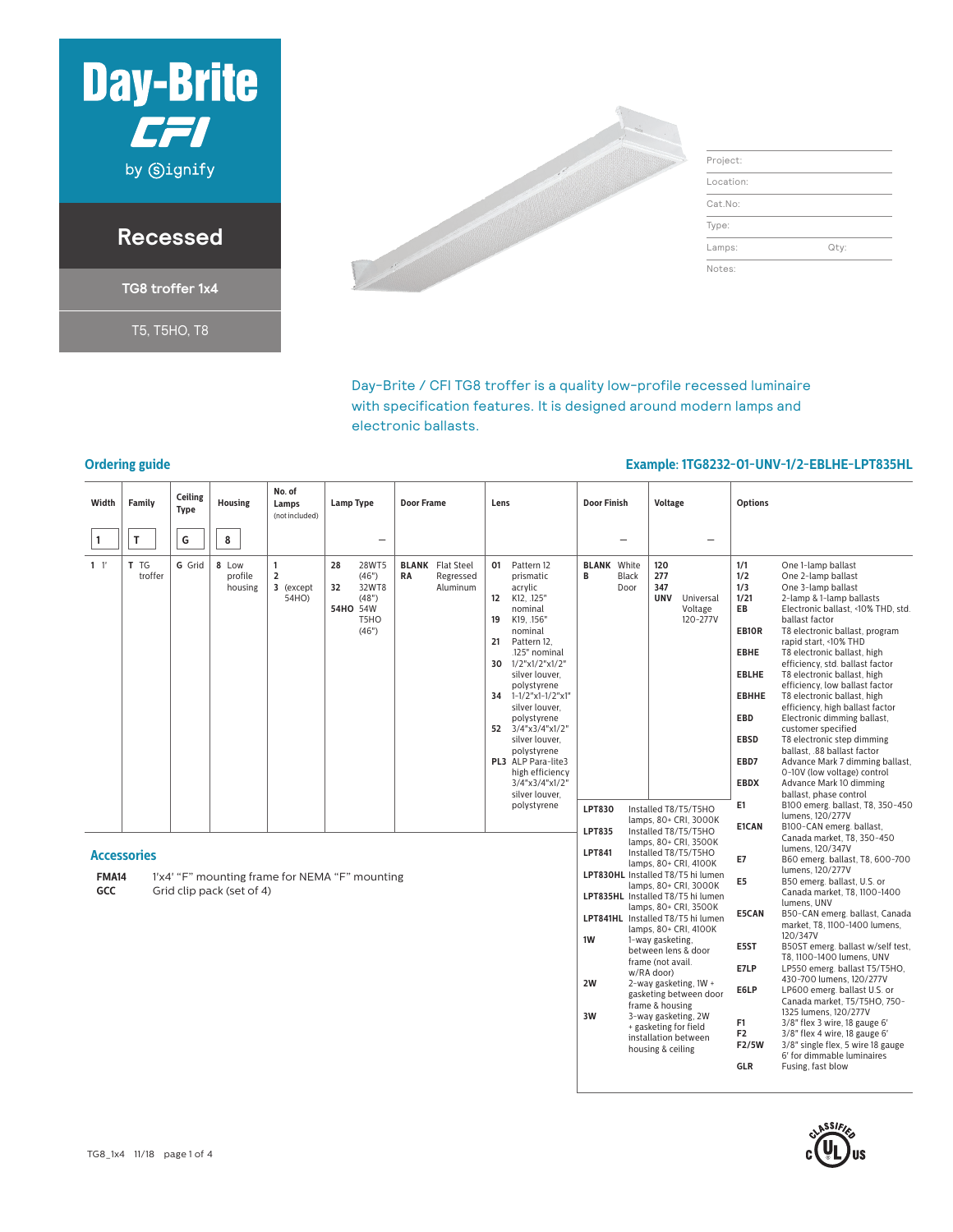## **1TG8** TG8 troffer 1x4

### T5, T5HO, T8

#### **Construction/finish**

- Quality recessed troffer for the following "NEMA" ceiling types: NEMA "G"-Grid, NEMA "NFSG"-Narrow Faced Slot Grid, NEMA "GR"-Grid Regressed, NEMA "NFG"-Narrow Faced Grid
- Field assembled and installed "F" mounting Frame adapts fixture for use in NEMA "F" ceilings requiring flanges.
- Housing is constructed of pre-painted steel.
- Troffer body die-formed CR steel with reinforcing ribs for rigidity.
- 7/8" K.O.'s provided in each end cap and quick wire access plate in housing top with two 7/8" K.O.'s provided.
- Snap on wireway cover.
- T-bar clips are not integral to the luminaire and must be ordered separately.
- Low profile body minimizes clearance required.
- All units have wire hanger tabs for independent wire suspension.

#### **Electrical**

- UL listed, suitable for damp locations.
- Self-contained fluorescent emergency power packs can be incorporated. UL listed for dry locations.
- No exposed internal wiring.

#### **Enclosure**

- Flat steel door frame has mitered corners.
- Hinged and latched (from either side) door frame.
- Mechanically designed interlocks eliminate light leaks, no gaskets are needed.
- White (standard) or black (optional) door frames available.
- Diffuser is clear color stabilized 100% prismatic acrylic.

#### **Ceiling Configuration**

1 T G 8 2 32 G = Grid (NEMA G) Ceiling type

➞12" SIDE (304.8 mm)

(NEMA Type G) Lay-in acoustical ceilings using exposed grid suspension, with tees for luminaires on 12" x 48" spacing.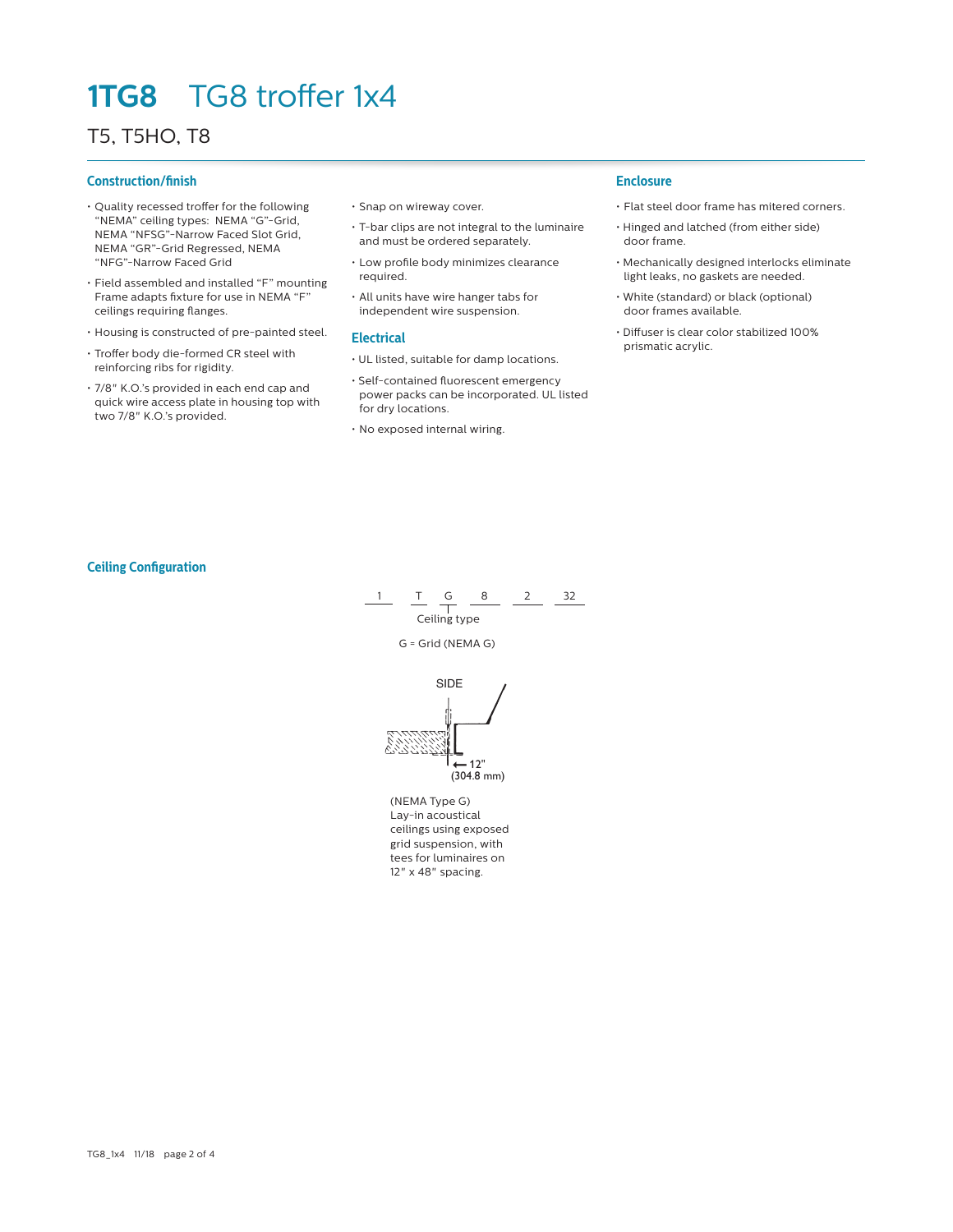## **1TG8** TG8 troffer 1x4

## T5, T5HO, T8

**Dimensions**





#### **Photometry**

| TG8 troffer 1x4 2 Lamp T8                                                                                                                                                                                                                                               |                                             | Efficiency $-69.2%$     |                                             |                                            | $LER - 68$                                    |                                                                                            |                                                                      | $TER - 61$                                                                              |                                              |                                                                |                                               |                                                    |                                                      |
|-------------------------------------------------------------------------------------------------------------------------------------------------------------------------------------------------------------------------------------------------------------------------|---------------------------------------------|-------------------------|---------------------------------------------|--------------------------------------------|-----------------------------------------------|--------------------------------------------------------------------------------------------|----------------------------------------------------------------------|-----------------------------------------------------------------------------------------|----------------------------------------------|----------------------------------------------------------------|-----------------------------------------------|----------------------------------------------------|------------------------------------------------------|
|                                                                                                                                                                                                                                                                         |                                             | Candlepower             |                                             |                                            |                                               |                                                                                            | <b>Light Distribution</b>                                            |                                                                                         |                                              | Average Luminance                                              |                                               |                                                    |                                                      |
| <b>Catalog No.</b><br>Test No.<br>S/MH<br>Lamp Type<br>Lumens/Lamp                                                                                                                                                                                                      | 1TG8232-01<br>33910<br>1.3<br>F32T8<br>3100 | Angle<br>15<br>25<br>35 | End<br>1732<br>1722<br>1668<br>1545<br>1352 | 45<br>1732<br>1723<br>1677<br>1553<br>1353 | Cross<br>1732<br>1728<br>1679<br>1561<br>1335 | <b>Degrees</b><br>$0 - 30$<br>$0 - 40$<br>$0 - 60$<br>$0 - 90$                             | Lumens<br>1363<br>2219<br>3639<br>4290                               | % Lamp<br>22.0<br>35.8<br>58.7<br>69.2                                                  | % Luminaire<br>31.8<br>51.8<br>84.9<br>100   | Angle<br>45<br>55<br>65<br>75<br>85                            | End<br>5170<br>4223<br>3154<br>2788<br>3838   | $45^\circ$<br>4977<br>3933<br>2738<br>2077<br>2270 | <b>Cross</b><br>4596<br>3382<br>2479<br>1951<br>1354 |
| <b>Ballast Factor</b>                                                                                                                                                                                                                                                   | .89                                         | 45<br>55<br>65          | 1080<br>715<br>394                          | 1039<br>666<br>342                         | 960<br>573<br>309                             | <b>Coefficients of Utilization</b><br>Effective Floor Cavity Reflectance 20 Per (Pfc=0.20) |                                                                      |                                                                                         |                                              |                                                                |                                               |                                                    |                                                      |
| <b>Input Watts</b>                                                                                                                                                                                                                                                      | 56                                          | 75<br>85                | 213<br>99                                   | 159<br>58                                  | 149<br>35                                     | pcc<br><b>DW</b><br><b>RCR</b>                                                             | 80<br>70<br>50                                                       | 30                                                                                      | 70                                           | 70<br>50<br>30                                                 |                                               | 50<br>50                                           | 30                                                   |
| Comparative yearly lighting energy cost per 1000<br>lumens $-$ \$3.53 based on 3000 hrs. and \$.08 pwr KWH.<br>The photometric results were obtained in the Day-Brite<br>laboratory which is NVLAP accredited by the National<br>Institute of Standards and Technology. |                                             |                         |                                             |                                            |                                               | ი<br>6                                                                                     | 81<br>81<br>76<br>64<br>68<br>64<br>58<br>46<br>54<br>50<br>40<br>46 | 81<br>72<br>69<br>59<br>56<br>52<br>51<br>45<br>40<br>35<br>38<br>32<br>$\overline{28}$ | 80<br>73<br>68<br>61<br>56<br>53<br>48<br>46 | 80<br>70<br>68<br>63<br>56<br>50<br>45<br>45<br>34<br>40<br>36 | 80<br>58<br>51<br>40<br>32<br>$\overline{28}$ | 77<br>68<br>59<br>54<br>47<br>44<br>40<br>35<br>33 | 77<br>66<br>56<br>50<br>44<br>39<br>34<br>30<br>28   |
|                                                                                                                                                                                                                                                                         |                                             |                         |                                             |                                            |                                               | 8<br>9<br>10 <sup>2</sup>                                                                  | 34<br>44<br>40<br>38                                                 | 26<br>32<br>28<br>23                                                                    | 41<br>40<br>36                               | 34<br>30<br>28                                                 | 26<br>23                                      | 30<br>28                                           | 26<br>23                                             |